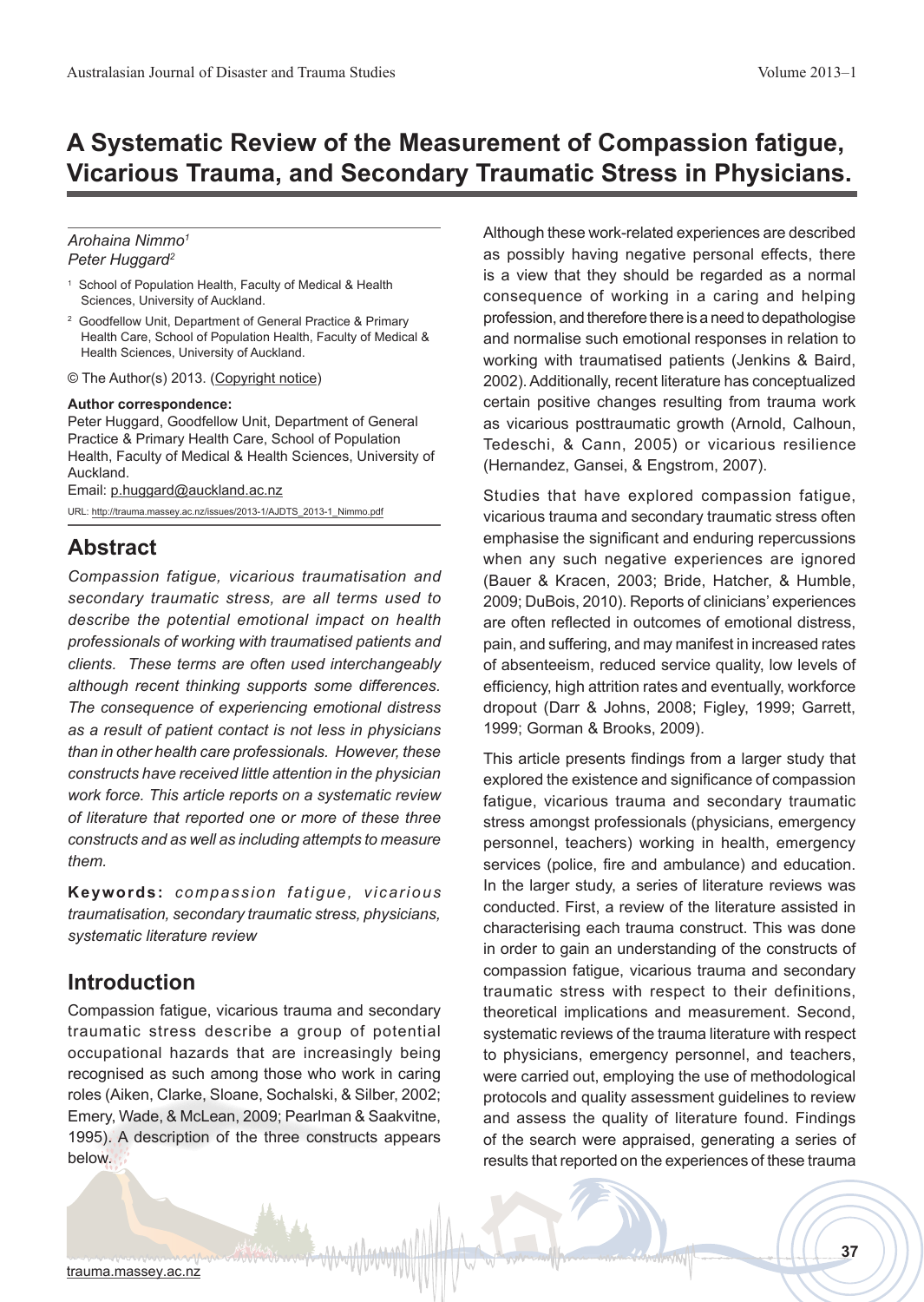experiences amongst the three groups of professionals. This current study reports the findings in relation to physicians.

While compassion fatigue has been referred to in a number of articles reporting stress in physicians, very few articles have been found that have attempted to measure compassion fatigue, or the other two related constructs of vicarious trauma and secondary traumatic stress. This systematic review was conducted to identify those articles that reported attempts at measurement of one or more of these constructs.

The presence of these constructs, although receiving relatively little attention in the lives of physicians, are none the less of importance. A doctoral dissertation by one of the authors of the current study (PH) found that 17 percent of the 253 Resident doctors participating in the research showed high levels of compassion fatigue (Huggard, 2009).

This article will briefly outline the three constructs of compassion fatigue, vicarious trauma, and secondary traumatic stress, as well as commonly used measures. A description of the review process will then follow, detailing the search strategies, and search criteria and appraisal criterion used to assess the data. The discussion will then review findings of the physician literature appraisal. The purpose of this article was not to conduct a critical appraisal of the three constructs; however, there is still an on-going need for continued debate in order that accurate exploration of the constructs within health care settings can be conducted.

## **Construct analysis**

The following section attempts to clarify conceptually the constructs of Compassion Fatigue (CF), Vicarious Trauma (VT) and Secondary Traumatic Stress (STS). This was conducted as there have been reported definitional overlaps between the constructs (Thomas & Wilson, 2004), thus highlighting the need to appraise current conceptualisations of these terms in the literature.

### **Compassion fatigue**

Compassion fatigue is described as the diminished capacity of a health professional when experiencing the distress at knowing about or witnessing the suffering of their patients and clients (Boscarino, Figley & Adams, 2004; Figley, 1995; Figley, 2002a). It results in behaviours and emotions subsequent to the knowledge

of trauma inflicted upon a significant other (Figley, 1995). Earlier studies explored the vocational contexts of professionals working alongside trauma patients and the vicarious or empathetic responses of these professionals to the effects of trauma exhibited by their patients (Adams, Boscarino & Figley, 2006; Figley, 1995). This research helped to determine compassion fatigue as a consequential outcome of working with traumatised patients with emphasis placed on the level of exposure that professionals had to trauma and the capacity of professionals to empathise (Figley, 1995). Research on this construct contributed to the construction of two theoretical models which attempted to portray the general developmental pathways of compassion fatigue. Figley's model of Compassion Stress and Fatigue (Figley, 1995) and the reconceptualised version, the Professional Quality of Life (ProQOL) model (Stamm, 2005) both attempt to provide theoretical direction in understanding the development of compassion fatigue in a professional's life. A more recent description of the latter model is discussed in detail by Huggard, Stamm and Pearlman (2013).

Common instruments used for measuring compassion fatigue are the Compassion Fatigue/Satisfaction Self-Test (CFST) (Figley, 1995) and more recently, the ProQOL scale developed by Stamm (2005, 2009). The CFST measures the level of risk an individual might have to developing compassion fatigue and is perhaps the most universally applied measure due to its specific development for the measurement of both direct and indirect trauma (Bride, Radey & Figley, 2007; Marsay & Higson-Smith, 2005). The CFST scale was re-developed and re-named ProQOL following improvements in the psychometric problems of the CFST scale and also, to re-orientate current thinking behind compassion fatigue by emphasising the positive aspects of clinical practice such as compassion satisfaction (CS) – i.e. the gratifying and rewarding aspects of providing care (Stamm, 2005, 2009).

### **Vicarious trauma**

Vicarious traumatisation is a term that describes the undesirable outcomes of working directly with traumatised populations and presents as negative transformative processes experienced by the health professionals when exposed to traumatised patients (Boscarino, Adams, & Figley, 2004; Figley, 2003; Pearlman & Saakvitne, 1995). This process arises out of the empathetic nature and engagement of the health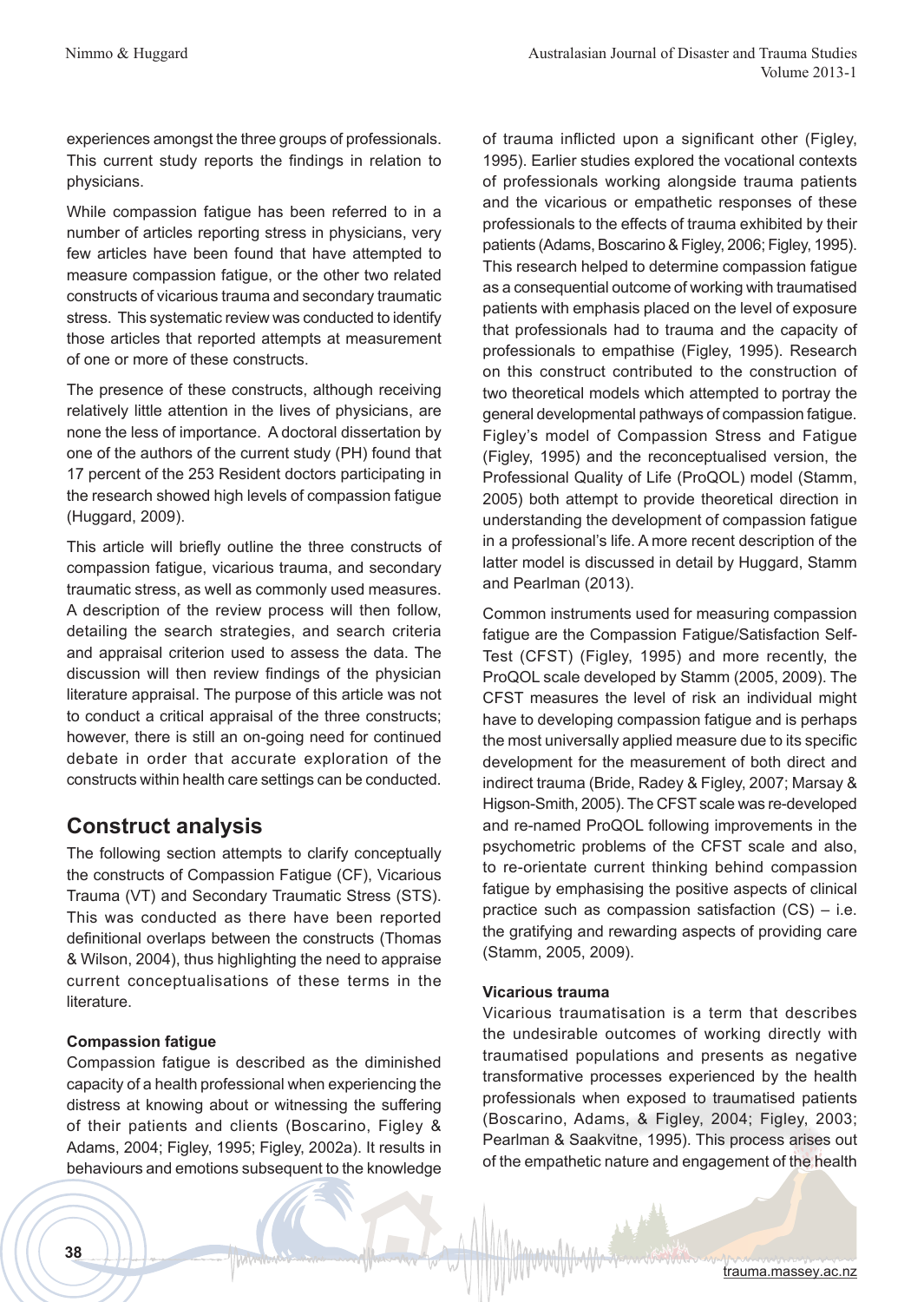professional with the distressed patient or client (Figley, 2003; Trippany, Kress & Wilcoxon, 2004). At times, these negative and distressing effects of working with traumatised clients may not be recognised by the health professional (Trippany, Kress & Wilcoxon, 2004). The early description of vicarious traumatisation (McCann & Pearlman, 1990) conceptualised vicarious trauma as the change in cognitive representation and perception of the affected professional's psyche. Their Constructivist Self-Development Theory is a framework that helps to identify why clinicians respond to patient trauma in the way they do.

A commonly used method of measurement for vicarious trauma is the Traumatic Stress Institute Belief Scale – Revision L (TSI-BSL) which consists of an 80-item questionnaire measuring levels of disruption among five separate domains of safety, trust, control, esteem and intimacy (Jenkins & Baird, 2002). Another instrument used for measuring vicarious trauma is the Traumatic Stress Institute Life Events Checklist (TSI-LEC). In this measure, the scale attempts to identify the added vulnerability that an individual professional might have to the onset of vicarious trauma due to the personal trauma that may have occurred over the course of their own lives (Bride, Radey, & Figley, 2007).

#### **Secondary Traumatic Stress**

Secondary Traumatic Stress is a stress response resulting from witnessing or knowing about the trauma experienced by significant others (Bride, Robinson, Yegidis, & Figley, 2004; Figley, 1995; Figley, 2002b; Huggard, 2003). It has been defined as the destructive emotional distress resultant of an encounter with a traumatised and suffering patient or client who has suffered primary or direct trauma (Bride, Hatcher, & Humble, 2009). More recently, it is being recognised as driven by fear that arises from a threat to one's personal safety (Huggard, Stamm & Pearlman; 2013).

The Secondary Traumatic Stress Scale (STSS) developed by Bride, Hatcher, and Humble (2004) is a measure developed to quantify the negative effects that occur in those who encounter traumatised patients. The scale conceptualises secondary traumatic stress as a construct built upon the symptomatic components of post-traumatic stress disorder. It attempts to evaluate the incidence of arousal, avoidance and intrusion among professionals within these three sub-scaled domains.

There have been some attempts to better conceptualise the three constructs of compassion fatigue, vicarious traumatisation, and secondary traumatic stress (Baird & Kracen, 2006; Thomas & Wilson, 2004). While there appear to be similarities between the constructs, individually they each contribute to an understanding of the positive and negative aspects of caring. Common characteristics between these three constructs are that they may be experienced by anyone working in a helping and caring profession, they are the result of exposure to the suffering of others, and such experiences may result in long term negatives effects on one's ability to perform one's professional roles and maintain safe and effective therapeutic relationships with patients and clients.

## **Methodology**

### **Systematic review methodology**

A systematic review of electronic literature was conducted to obtain scholarly articles for appraisal. Systematic methodologies and quality criterion were reviewed and applied as guidelines for carrying out the search and appropriating the literature. Preliminary searches of the literature helped to identify suitable databases for inclusion whilst they also facilitated in the development and application of particular search conditions. The search criteria encompassing inclusion and exclusion measures, further narrowed the return of literature resulting in a small number of articles. There are several methodologies and guideline for the optimal reporting of systematic reviews and meta-analyses in healthcare research, specifically for quantitative studies such as observational studies, randomised control studies and public health interventions (Brand, 2009; Moher, Liberati, Tetzlaff & Altman, 2009; Sensky, 2003). One of these, the PRISMA protocol, was chosen to be used in the current study as this protocol is able to be applied to both meta-analytical and systematic literature reviews (Moher, Cook, Eastwood, Olkin, Rennie, & Stroup, 1999). Figure 1 depicts each step of the systematic retrieval of literature.

### **Search strategy**

A series of databases, keywords and search criteria helped to narrow the return of literature on physicians. A number of wide-ranging databases were searched, including CINAHL Plus, ERIC, Medline & Medline In-Process (M/MIP), PILOTS, ProQuest Educational Journals (PQEJ), ProQuest Dissertations & Theses (PQDT), PsychINFO, and Scopus. Two categories of search terms were used for the retrieval of literature. The first category identified the professional of interest to the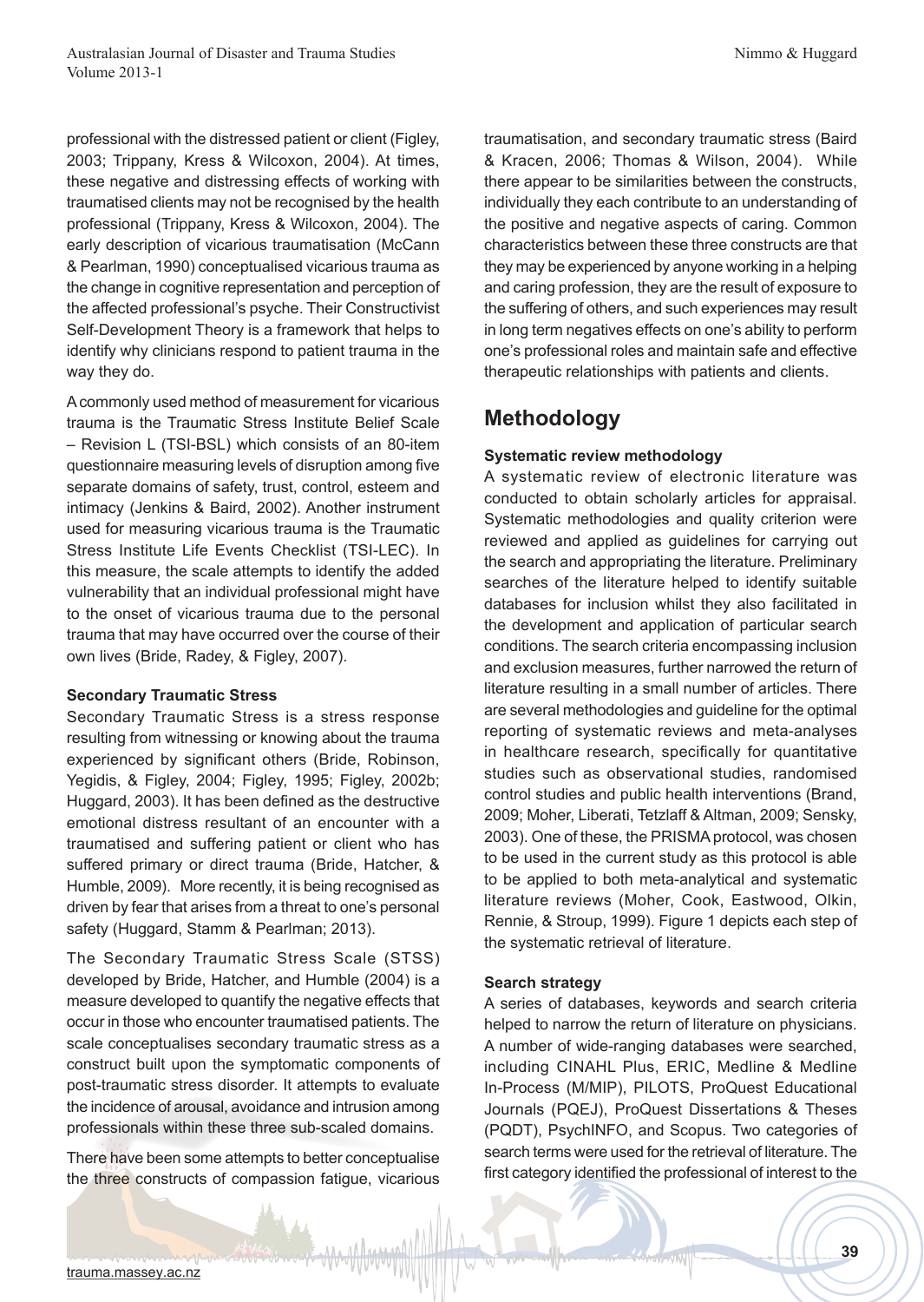

**Figure 1.**: The PRISMA guidelines, a flow of information through the different phases of a systematic review. Sourced from: Moher, D., Liberati, A., Tetzlaff, J. & Altman, D. G. (2009). Preferred Reporting Items for Systematic Reviews and Meta-Analyses: The PRISMA Statement. PLoS Medicine, 6(7), e1000097. doi:10.1371/ journal.pmed.1000097.g001

research (physicians) with the second category identified the trauma-related concepts that were of interest (compassion fatigue, vicarious trauma and secondary traumatic stress). These terms were combined with "AND" to produce a comprehensive search string for the retrieval of literature.

The literature returned from each database was screened for relevancy by the application of inclusion and exclusion criteria. For articles to have been made eligible for inclusion in one of the systematic reviews, the article must have: (i) at least studied or included the interested professional group/occupation and (ii) to have measured at least one of the traumatology concepts among this group. Exclusion of articles was based on those that were: (i) not of the English language, and, (ii) were documents other than journal articles, reports or theses/dissertations.

### **Quality appraisal**

Systematic reviews require literature of the highest available quality to help answer proposed 'clinical' aims and objectives regarding the effectiveness of a given treatment or therapy (Glasziou, Vandenbroucke & Chalmers, 2004). Various criteria for assessing the quality of literature have been reported (Pluye, 2009), however no one set of assessment criteria was identified that would be suitable for the range of articles that might be retrieved during the current systematic review. From existing literature, a set of criteria was developed to assess the quality of literature retrieved (Table 1).

**Table 1:** Criterion used to appraise quality among the traumatology literature reviewed

| <b>Quality Criterion</b>                                         | Y/N |
|------------------------------------------------------------------|-----|
| 1. The research question/aims/objectives is clearly<br>explained |     |
| 2. An appropriate study design has been used                     |     |
| 3. The study adequately describes the following:                 |     |
| (i) Sample/Participants                                          |     |
| (ii) Sample strategy                                             |     |
| (iii) Methods                                                    |     |
| (iv) Data collection methods                                     |     |
| (v) Context of collection                                        |     |
| 4. Construct description and definition                          |     |
| 5. Researcher reflexivity provided                               |     |
| 6. Ethical concerns mentioned                                    |     |

Quality criteria 5 (researcher reflexivity), used in this review, is a novel construct that concerns the researchers disclosure of their brief personal narratives on their current biases, beliefs, and behaviours, especially in the field of qualitative research (Watt, 2007). For each article found, titles and abstracts were initially examined to determine whether the selection criteria (physicians PLUS one or more of the three constructs PLUS measurement of the construct[s]) were met. If an article was unable to meet these criteria, the reference was excluded and the full text article was not retrieved. The data abstracted from each article includes author and year of publication, the journal or publication, research objectives, population or sample used for the study, the construct measured, type of instrument used to measure the construct, analysis measures undertaken and results of the study.

#### **Results of the search for Physicians**

Fifty-six references were retrieved from the selected databases. Table 2 below displays the findings for each database searched before the removal of duplicates.

**Table 2:** Number of articles sourced from each database

| <b>Physician AND</b> | <b>CF</b>    | <b>VT</b> | <b>STS</b> |
|----------------------|--------------|-----------|------------|
| <b>CINHAL Plus</b>   | 5            | U         | U          |
| <b>ERIC</b>          | U            | U         | U          |
| <b>EThOS</b>         | U            | U         | Ω          |
| M/MIP                | 6            | 3         |            |
| <b>PILOTS</b>        | U            | O         | 2          |
| PQDT                 | 4            | $\Omega$  | 4          |
| <b>PQEJ</b>          | <sup>0</sup> | $\Omega$  | O          |
| PsychINFO            | 4            | U         |            |
| Scopus               | 18           |           |            |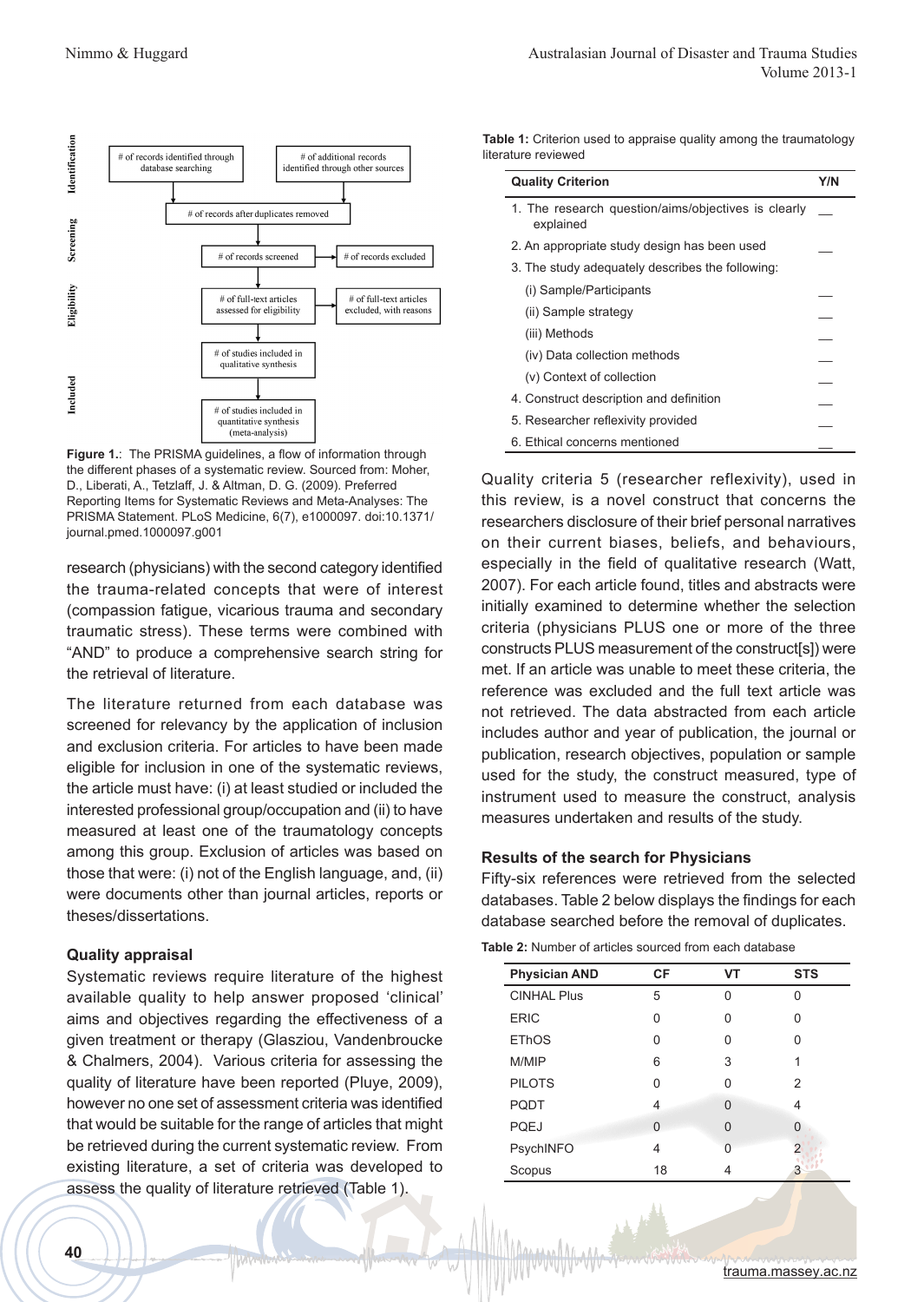

**Figure 2.** An adapted PRISMA flow diagram of the literature selection process for inclusion in the systematic review for Physicians

Results were then combined and duplicates removed, leaving 38 articles. Further analysis of reference titles, abstracts and reference lists was made. Of the 38 references, six were identified to have fulfilled the search criteria. Figure 2 shows the systematic process used for the search of literature.

## **Articles included in the review**

Table 3 (next page) lists the six articles, dissertations, and reports that were identified as meeting the search criteria. The first reference (Markwell, & Wainer, 2009) is based on the earlier more extensive survey conducted by the Australian Medical Association (2008).

### **Quality appraisal**

Quality appraisal of the 6 studies was carried out. Scores allocated to each criterion listed in Table 2 are shown in Table 4. Each 'Y' counts as 1 point, with the exception

of criterion 3, which is broken up into five sub-questions and therefore a 'positive' or 'Yes' score being given only 0.2 points. These points are then added together, the highest total being 6. This is then divided by the total number of criteria to give a percentage in decimal form, the highest score being 1.0. Four articles met all the quality appraisal criteria previously listed in Table 2.

| Table 4. Summary of quality scores |  |  |  |
|------------------------------------|--|--|--|
|------------------------------------|--|--|--|

|                  |   |   | ◢    | -1 - - | - 1   |      |     |   |   |   |                |
|------------------|---|---|------|--------|-------|------|-----|---|---|---|----------------|
| <b>Criterion</b> | 1 | 2 | 3(i) | (ii)   | (iii) | (iv) | (v) | 4 | 5 | 6 | Total<br>Score |
| <b>Articles</b>  |   |   |      |        |       |      |     |   |   |   |                |
| Markwell         | N | Υ | Υ    | Υ      | Υ     | Υ    | N   | N | N | N | 0.3            |
| <b>AMA</b>       | Υ | Υ | Υ    | Υ      | Υ     | Υ    | Υ   | Υ | N | N | 0.67           |
| Reese            | Υ | Υ | Υ    | Υ      | Υ     | Υ    | Υ   | Υ | Υ | Υ | 1              |
| Way              | Υ | Υ | Υ    | Υ      | Υ     | Υ    | Υ   | Υ | Υ | Υ | 1              |
| Van Deusen       | Υ | Υ | Υ    | Υ      | Υ     | Υ    | Υ   | Υ | Υ | Υ | 1              |
| Garrett          | Υ | Υ | Υ    | Υ      | Υ     | Υ    | Υ   | Υ | Υ | Υ | 1              |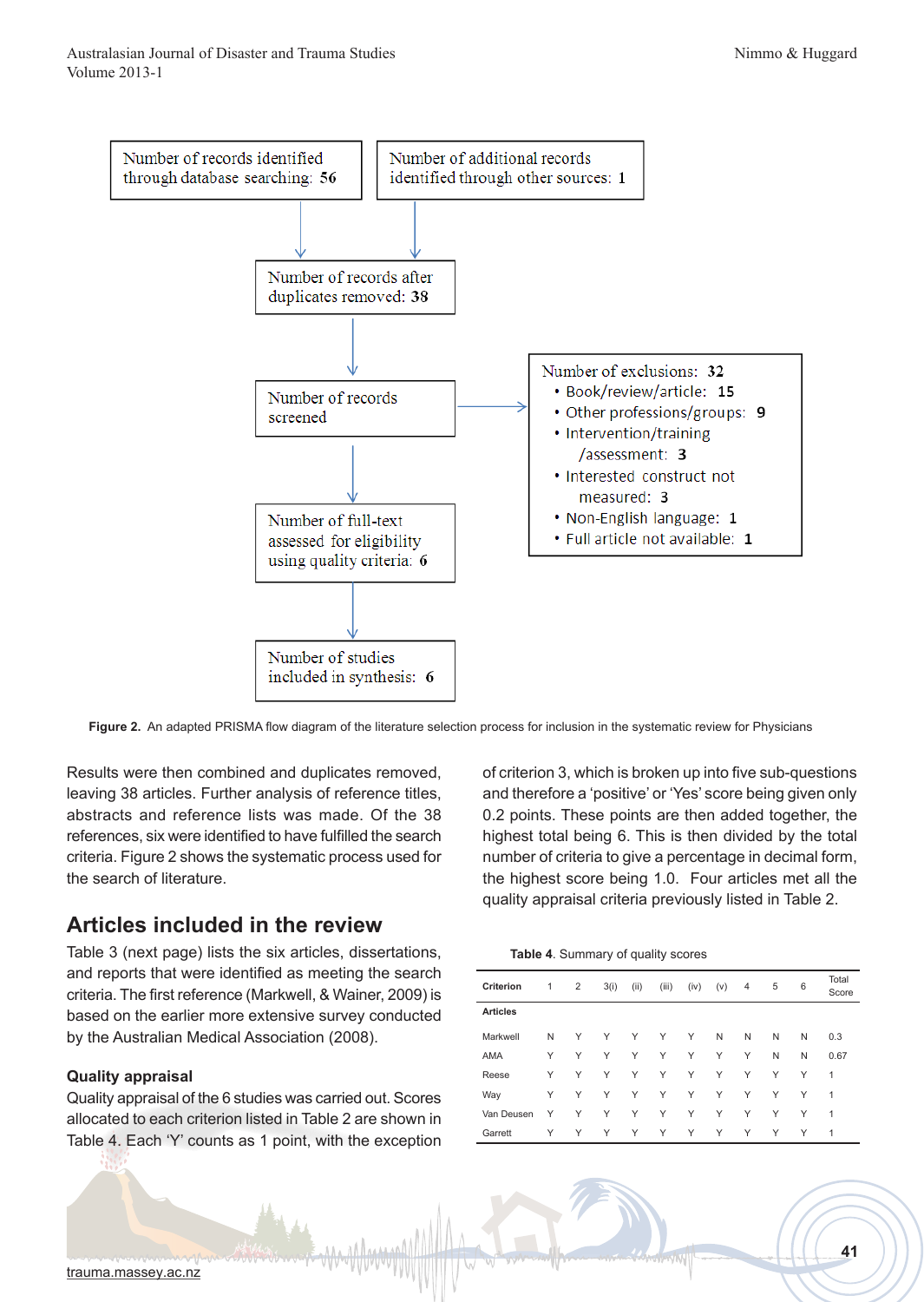#### **Table 3.** Physician-related references identified from the systematic review

| <b>Reference</b>                                                                                                                                                                                                                          | <b>Research Aims and Measures Used</b>                                                                                                                                                                                                                                                                                                                                                                                                                                                      | <b>Results</b>                                                                                                                                                                                                                                 |  |  |
|-------------------------------------------------------------------------------------------------------------------------------------------------------------------------------------------------------------------------------------------|---------------------------------------------------------------------------------------------------------------------------------------------------------------------------------------------------------------------------------------------------------------------------------------------------------------------------------------------------------------------------------------------------------------------------------------------------------------------------------------------|------------------------------------------------------------------------------------------------------------------------------------------------------------------------------------------------------------------------------------------------|--|--|
| Markwell, A. L., & Wainer, Z. (2009).<br>The health and wellbeing of junior<br>doctors: Insights from a national<br>survey. Medical Journal of Australia,<br>191(8), 441-444.                                                             | To assessed several areas related to junior doctors' health and<br>wellbeing, including; intention to continue to practise medicine,<br>perceptions of morale and wellbeing, career satisfaction,<br>workload and the working environment, coping strategies<br>when faced with work-related stress; and self-care and work-<br>life balance. Compassion fatigue was measured using the<br>ProQOL.                                                                                          | A majority of junior doctors (54%)<br>met the criteria for compassion<br>fatigue.                                                                                                                                                              |  |  |
| <b>Australian Medical Association</b><br>(2008). AMA survey report on<br>junior doctor health and wellbeing.<br>ACT, Australia: Australian Medical<br>Association.                                                                        | To obtain a view of the health and wellbeing of junior doctors<br>and assess how well they are coping with the pressures of<br>balancing work, study and, in many cases, family commitments<br>at the start of their professional careers. The survey also aimed<br>to establish a national baseline from which the Australian<br>Medical Association will be able to monitor trends in the health<br>and wellbeing of junior doctors. Compassion fatigue was<br>measured using the ProQOL. | 54% of doctors surveyed are at<br>risk of compassion fatigue and/or<br>secondary traumatic stress                                                                                                                                              |  |  |
| Reese, M. (2008). Compassion<br>fatigue and spirituality with<br>emergency health care providers.<br>Unpublished doctoral dissertation,<br>Regent University, Virginia, USA.                                                              | To examine the relationships between the constructs burnout,<br>compassion fatigue and compassion satisfaction (as measured<br>by the ProQOL) with demographics, job satisfaction and<br>spirituality among emergency health care providers.                                                                                                                                                                                                                                                | A statistically significant relationship<br>was found between spirituality and<br>compassion fatigue. A statistically<br>significant inverse relationship was<br>also found between participant age<br>and compassion fatigue                  |  |  |
| Van Deusen, K. M., & Way, I.<br>(2006). Vicarious trauma: an<br>exploratory study of the impact of<br>providing sexual abuse treatment on<br>clinicians' trust and intimacy. Journal<br>of Child Sexual Abuse, 15(1), 69-85.              | To examine whether male and female clinicians who treat<br>sexual abuse survivors had altered cognitions about trust<br>of and intimacy with others (as indicators of vicarious<br>traumatisation), as well as a history of personal childhood<br>maltreatment. Vicarious traumatisation was measured using<br>the Trauma Stress Institute Belief Scale.                                                                                                                                    | There was no relationship between<br>a history of child sexual abuse<br>and vicarious trauma effects.<br>Scores for self-reported disruption<br>in cognitions about intimacy with<br>others exceeded norms for mental<br>health professionals. |  |  |
| Way, I., Van Deusen, K. M., &<br>Cottrell, T. (2007). Vicarious trauma:<br>Predictors of clinicians' disrupted<br>cognitions about self-esteem and<br>self-intimacy. Journal of Child<br>Sexual Abuse, 16(4), 81-98                       | To explore whether male and female clinicians who treat sexual<br>abuse survivors or offenders experience different vicarious<br>trauma effects and the contribution of variables associated<br>with vicarious traumatisation as measured by the Trauma<br>Stress Institute Belief Scale. This study particularly focused on<br>cognitions of self as an indicator of vicarious traumatisation.                                                                                             | Male gender predicted greater<br>disrupted cognitions about self-<br>esteem and self-intimacy. Clinician<br>age (inverse relationship) and<br>childhood emotional neglect<br>predicted greater disrupted<br>cognitions about self-intimacy.    |  |  |
| Garrett, C. (1999). Stress, coping,<br>empathy, secondary traumatic<br>stress and burnout in healthcare<br>providers working with HIV-infected<br>individuals Unpublished doctoral<br>dissertation. New York University,<br>New York, USA | To explore how different healthcare providers experience<br>stress, coping, empathy, burnout and secondary traumatic<br>stress (measured by the<br>Compassion Satisfaction/Fatigue Self-Test ) to explore the<br>differences between these professionals on a number of<br>variables                                                                                                                                                                                                        | Physicians in this study showed low<br>levels of secondary traumatic stress                                                                                                                                                                    |  |  |

## **Discussion**

The research results suggest that physicians, like other health professionals, may experience compassion fatigue and vicarious trauma; however no articles were found that described measuring secondary traumatic stress in physicians. The reason for such an absence of articles is unclear but may be due to a limited acceptance of the term "secondary traumatic stress" in the health professional literature. High presence of the risk of developing compassion fatigue was reported in two linked studies (Australian Medical Association, 2008; Markwell & Wainer, 2009). Two studies identified physician age as being significantly and inversely related to compassion fatigue (Reese, 2008) or vicarious trauma (Way, VanDeusen & Cottrell, 2007). Reese's study also reported a significant relationship between compassion fatigue and spirituality and Way et al. reported that male gender and childhood emotional neglect predicted vicarious traumatisation. Two studies (Garrett, 1999; VanDeusen & Way, 2006) reported that the nature of a physician's work may be a potential risk factor for the development of compassion fatigue or vicarious traumatisation. They suggested that physicians who provided certain types of care, such as sexual abuse therapy (Van Deusen & Way, 2006) or HIV-AIDS treatment (Garrett, 1999), may be at greater risk.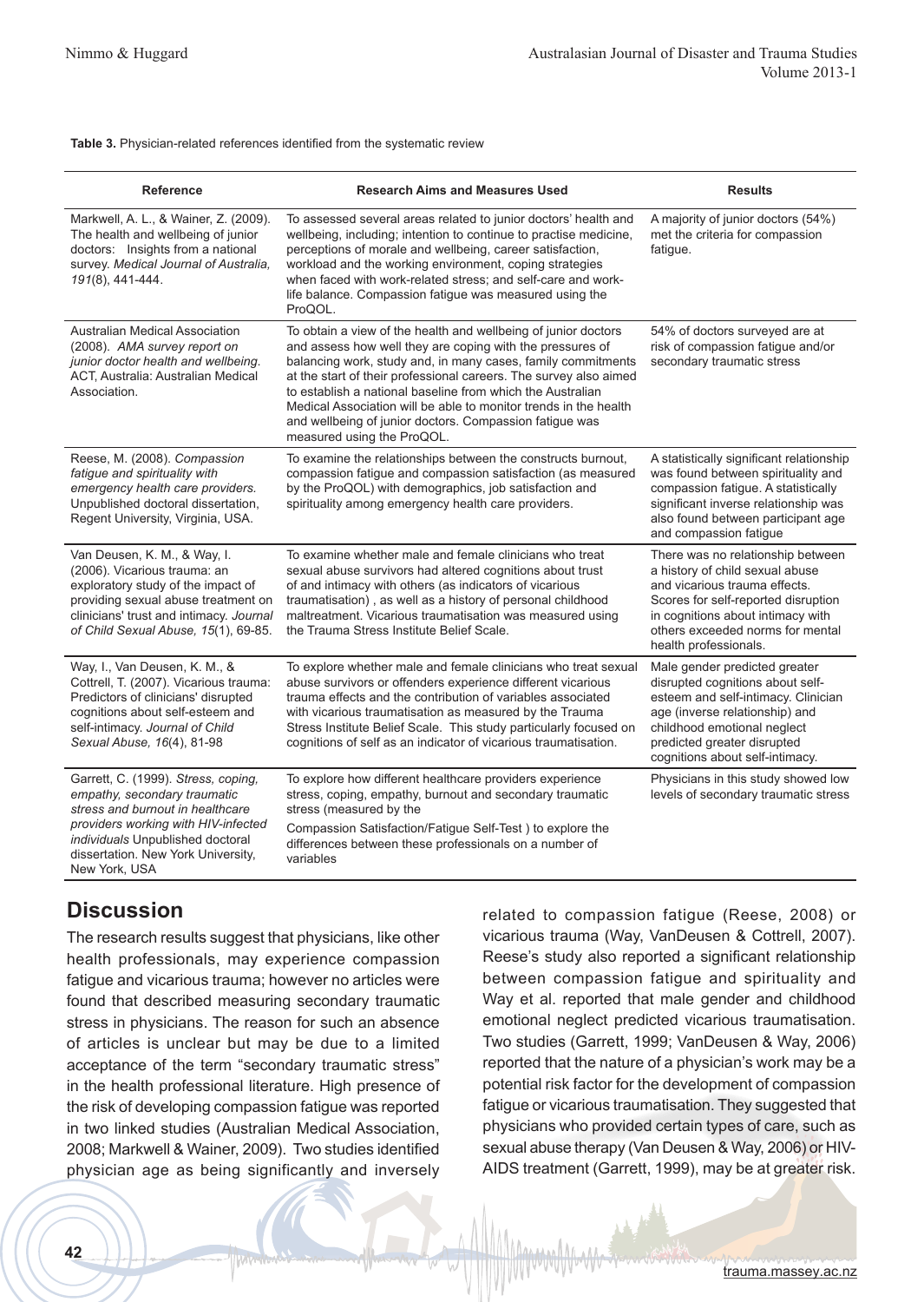The generalisation of these results to wider populations of physicians must be treated cautiously, as the sampling methodologies employed across the studies limited the scope for generalisability. Most of the studies used some form of convenience sampling. This involved the recruitment of participants through organisational membership or through their employment in certain geographical areas and programmes. However, results from the studies included for review do indicate that the constructs are present in the groups of physicians studied. Literature identified since the current systematic review was conducted has reported on the presence of compassion fatigue in resident doctors (Huggard & Dixon, 2011; Huggard, Stamm & Pearlman, 2013).

## **Conclusion**

The results of this study highlight that research into the presence of compassion fatigue, vicarious trauma and secondary traumatic stress in physicians has received little attention, despite being reported as negatives experience by this group of health professionals. This lack of literature suggests opportunities for further research in this area, and particularly research focusing on gaining an understanding of the causative effects. Within a clinical environment, the interaction of the various constructs, as well as with those of burnout and compassion satisfaction, is complex, and therefore the design of studies aimed at further exploring these constructs and interactions may present some methodological difficulty. An additional area of research relates to studying the effect of preventative or mitigating interventions aimed at assisting physicians to manage the effects of compassion fatigue, vicarious traumatisation, or secondary traumatic stress. Various articles report a variety of behaviours and practices aimed at mitigating the effects of compassion fatigue, vicarious traumatisation, and secondary traumatic stress. However, although a review of preventative interventions was not the purpose of the current study, no articles were identified in this systematic review that reported on research measuring the effectiveness of any such interventions.

### **References**

- Adams, R. E., Boscarino, J. A., & Figley, C. R. (2006). Compassion Fatigue and Psychological Distress Among Social Workers: A Validation Study. *American Journal of Orthopsychiatry,76*(1), 103-108.
- Aiken, L. H., Clarke, S. P., Sloane, D. M., Sochalski, J., & Silber, J. H. (2002). Hospital Nurse Staffing and Patient

Mortality, Nurse Burnout, and Job Dissatisfaction. *JAMA: The Journal of the American Medical Association, 288*(16), 1987-1993.

- Arnold, D., Calhoun, R.G., Tedeschi, R., & Cann, A. (2005). Vicarious posttraumatic growth in psychotherapy. *Journal of Humanistic Psychology*, *45*(2), 239-263.
- Australian Medical Association (2008). *AMA survey report on junior doctor health and wellbeing*. ACT, Australia: Australian Medical Association.
- Baird, K., & Kracen, A. C. (2006). Vicarious traumatization and secondary traumatic stress: A research synthesis. *Counselling Psychology Quarterly, 19*(2), 181-188.
- Bauer, J., Häfner, S., Kächele, H., Wirsching, M., & Dahlbender, R. W. (2003). The burn-out syndrome and restoring mental health at the working place. *Burn-out und wiedergewinnung seelischer gesundheit am arbeitsplatz, 53*(5), 213-222.
- Boscarino, J. A., Figley, C. R., & Adams, R. E. (2004). Compassion fatigue following the September 11 terrorist attacks: A study of secondary trauma among New York City social workers. *International Journal of Emergency Mental Health, 6*(2), 57.
- Brand, R. A. (2009). Standards of Reporting: The CONSORT, QUOROM and STROBE guidelines. *Clinical Orthopaedics and Related Research, 467*, 1393 - 1394.
- Bride, B. E., Robinson, M. M., Yegidis, B., & Figley, C. R. (2004). Development and Validation of the Secondary Traumatic Stress Scale. *Research on Social Work Practice, 14*(1), 27-35.
- Bride, B. E., Radey, M., & Figley, C. R. (2007). Measuring Compassion Fatigue. *Clinical Social Work Journal, 35*(3), 155-163.
- Bride, B. E., Hatcher, S. S., & Humble, M. N. (2009). Trauma Training, Trauma Practices, and Secondary Traumatic Stress Among Substance Abuse Counselors. *Traumatology, 15*(2), 96-105.
- Darr, W., & Johns, G. (2008). Work Strain, Health, and Absenteeism: A Meta-Analysis. *Journal of Occupational Health Psychology, 13*(4), 293-318.
- DuBois, A. (2010). *An inquiry of the lived experiences and contextual understandings of early childhood special educators related to children's trauma* (3427789). Unpublished doctoral dissertation. Duquesne University, Pennsylvania, USA.
- Emery, S., Wade, T. D., & McLean, S. (2009). Associations among therapist beliefs, personal resources and burnout in clinical psychologists. *Behaviour Change, 26*(2), 83-96.
- Figley, C. R. (1995). Compassion fatigue as secondary traumatic stress disorder: An overview. In C.R. Figley (Ed.). *Compassion fatigue: Coping with secondary traumatic stress disorder in those who treat the traumatized,* (pp. 1-20). New York, NY: Brunner/Mazel.
- Figley, C. R. (1999). Compassion fatigue: Towards a new understanding of the costs of caring. In B. H. Stamm (Ed.), *Secondary traumatic stress: Self-care issues for clinicians, researchers, & educators* (2nd ed., pp. 3-28). Lutherville, MD: Sidran Press.
- Figley, C. R. (2002a). Compassion fatigue: Psychotherapists' chronic lack of self care. *Journal of Clinical Psychology, 58*(11), 1433-1441.
- Figley, C. R. (2002b). *Treating compassion fatigue*: New York, NY: Brunner-Routledge.